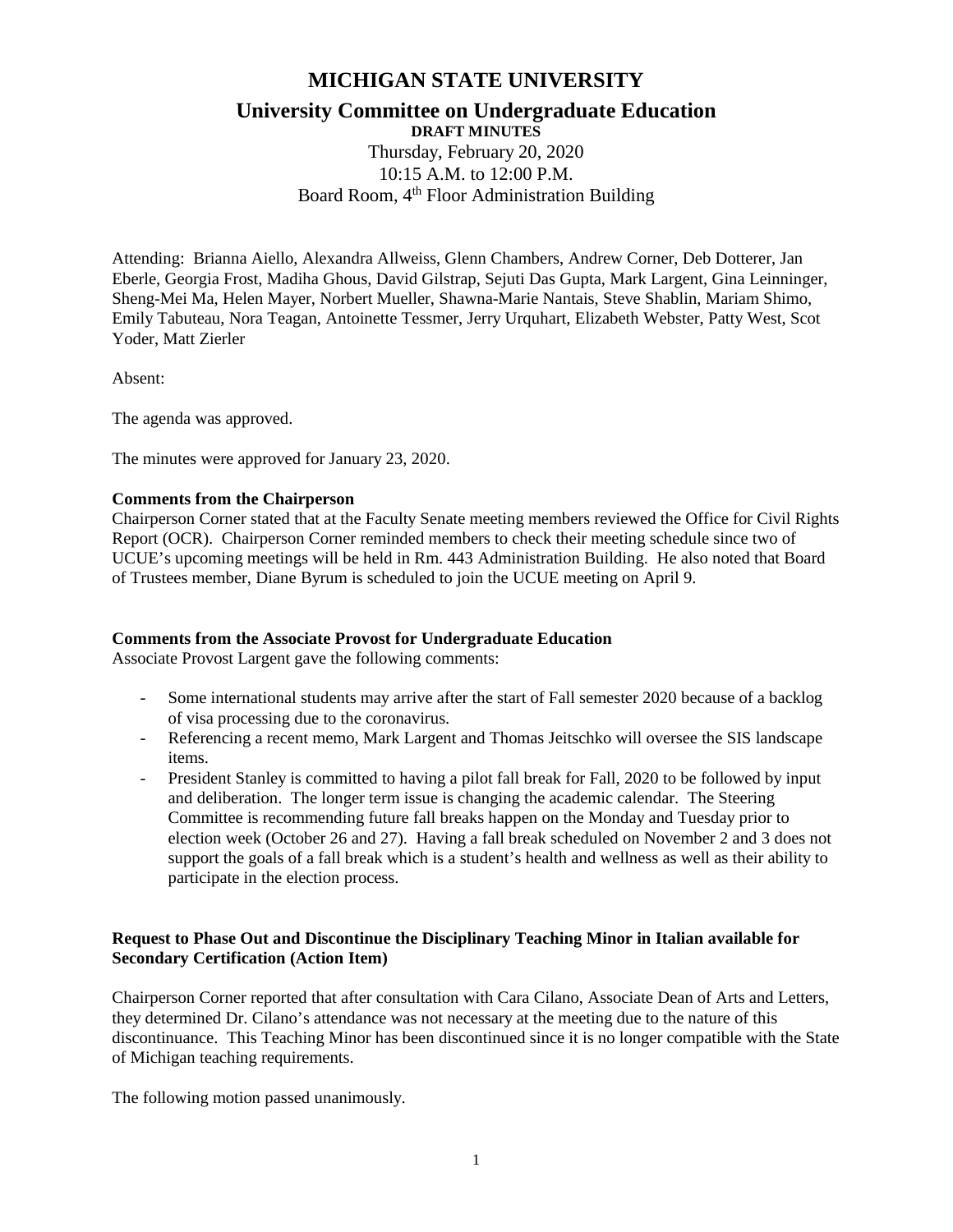*The University Committee on Undergraduate Education duly considered and endorsed the request to Phase Out and Discontinue the Disciplinary Teaching Minor in Italian available for Secondary Certification.*

#### **Request for a New Bachelor of Arts Degree in Communication Leadership and Strategy (Action Item)**

Ann Hoffman, Assistant Dean, College of Communication Arts and Sciences Amanda Holmstrom, Undergraduate Program Coordinator, Communication Shawn Turner, Professor of Practice, College of Communication Arts and Sciences

The committee granted voice to Assistant Dean Hoffman, Amanda Holmstrom, and Professor Turner.

Professor Turner indicated the new degree was developed based on increasing trends from the practice side of the communication field. Current employers are looking for a core set of foundational skills in leadership, critical thinking, and the ability to develop and see a strategy through to completion. This is an applied degree which combines communication research, communication theory, and teaching students how to apply these skills to a real world scenario. Employers have indicated that graduates need to be able to operate in the modern information environment which involves new and emerging challenges. Discussion was held on this becoming a destination major.

Voice was removed from Assistant Dean Hoffman, Amanda Holmstrom, and Professor Turner.

The following motion passed unanimously.

*The University Committee on Undergraduate Education duly considered and endorsed the request for a New Bachelor of Arts Degree in Communication Leadership and Strategy with a friendly amendment in 4.b. to read: "Complete a minimum of 8 credits, with 1 course chosen from each of the following areas".*

**Request for a New Bachelor of Arts Degree in Information Science (Action Item**) Ann Hoffman, Assistant Dean, College of Communication Arts and Sciences Valeta Wensloff, Undergraduate Program Coordinator, Media & Information

*The two proposals from the College of Communication Arts and Sciences will be discussed together, however voted on separately.*

The committee granted voice to Assistant Dean Hoffman and Valeta Wensloff.

Ms. Wensloff discussed the three concentrations in the BA degree in Information Science: 1) Games/Interactive Media, 2) Film/Video Production and, 3) Information and Society and that this request is to divide these into separate degrees. The video portion has been moved to Journalism. The Information and Society as well as the Games/Interactive Media will be moved into their own BA degrees.

A discussion was held regarding reasons why this BA degree has not been put into moratorium. A discussion was held on the proposed name of the degree program. It was noted that all pertinent parties have signed off and approved the proposed name for the new degree.

Voice was removed from Assistant Dean Hoffman and Valeta Wensloff.

The following motion passed unanimously.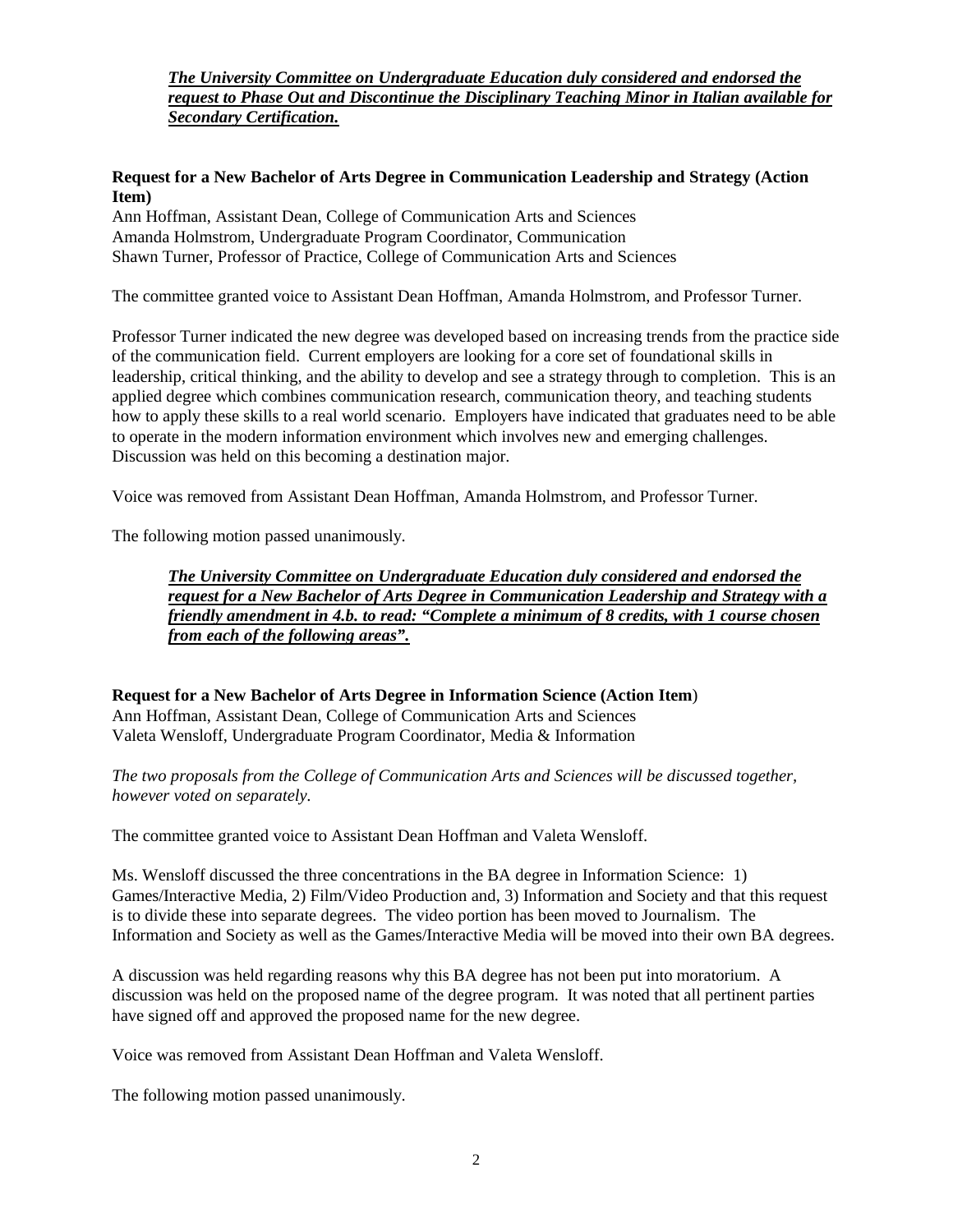### *The University Committee on Undergraduate Education duly considered and endorsed the request for a New Bachelor of Arts Degree in Information Science.*

**Request for a New Bachelor of Arts Degree in Games and Interactive Media (Action Item)** Ann Hoffman, Assistant Dean, College of Communication Arts and Sciences Valeta Wensloff, Undergraduate Program Coordinator, Media & Information

Ms. Wensloff stated that a large number of courses in the department are game specific and all of these courses cannot fit into a minor. Interest for this degree has come from current and potential students as well as parents. The minor in game design and development will remain. It was noted that MSU's game design program is ranked the highest of all the public institutions in the United States.

The following motion passed unanimously.

*The University Committee on Undergraduate Education duly considered and endorsed the request for a New Bachelor of Arts Degree in Games and Interactive Media.*

**Request for a New Linked Bachelor of Science Degree in Urban and Regional Planning and Master of Urban and Regional Planning Degree in Urban and Regional Planning (Action Item)** Mark Wilson, Professor, School of Planning, Design & Construction

The committee granted voice to Professor Wilson.

Professor Wilson stated this linked program is being requested due to student interest, recruitment, and the fact that a growing number of peer institutions offer linked degrees in this area.

Voice was removed from Professor Wilson.

The following motion passed unanimously.

*The University Committee on Undergraduate Education duly considered and endorsed the request for a New Linked Bachelor of Science Degree in Urban and Regional Planning and Master of Urban and Regional Planning Degree in Urban and Regional Planning. A friendly amendment was made under "Admission to the program," requires a minimum gpa of 3.5, the phrase, in all urban planning courses, should be added.* 

**Request for a New College of Social Science/College of Law 3 + 3 Option (Action Item)** Walter Hawthorne, Associate Dean, College of Social Science

Associate Dean Hawthorne explained that the new  $3 + 3$  option expects that students will complete 91 credits during their freshman, sophomore, and junior year. During a student's senior year, they will begin law school. The first year of law school will count toward the completion of a BA degree. It was noted that this option works best if a student knows their academic direction early in their academic career. A brief discussion was held on allowing AP credits as part of the 91 credits.

Associate Dean Hawthorne explained that a correction was needed in the Request document to indicate that students need to complete a total of 91 (not 90) credits during their freshman, sophomore, and junior years and a minimum of 29 (not 30) credits through the College of Law their  $4<sup>th</sup>$  year in the program.

Voice was removed from Associate Dean Hawthorne.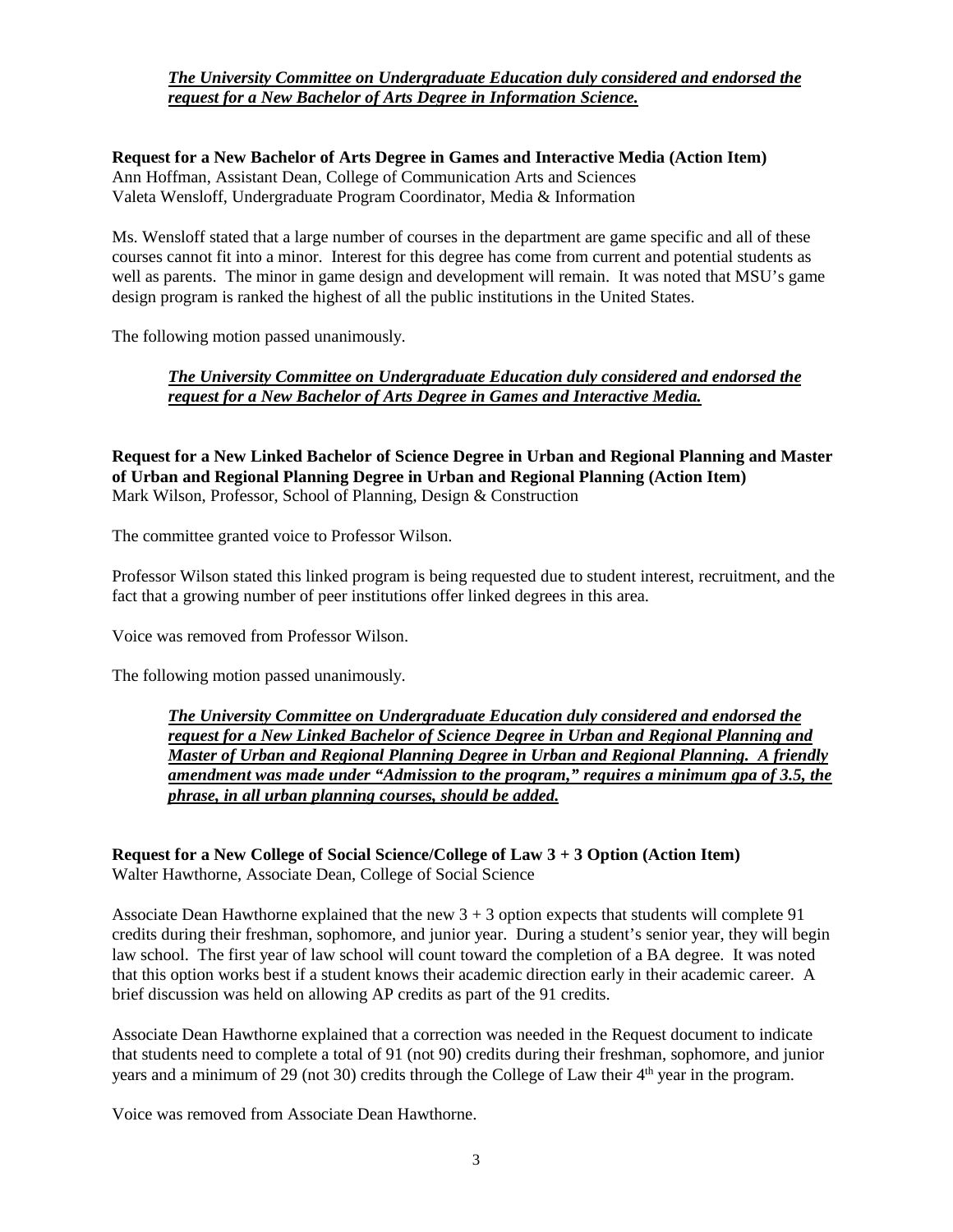The following motion passed unanimously.

## *The University Committee on Undergraduate Education duly considered and endorsed the request for a New College of Social Science/College of Law 3 + 3 Option.*

## **Academic Calendar Subcommittee Report**

Chairperson Corner listed members of the subcommittee: Brianna Aiello, Oscar Garner, David Gilstrap, Steve Shablin, Patty West, Sejuti Das Gupta, Jan Eberle, and himself.

Chairperson Corner reported that he offered a motion to implement a pilot fall break in fall, 2020 at a recent Steering Committee meeting and the motion passed. The motion will move forward to the University Council for deliberation, and if passed, becomes an advisory recommendation to President Stanley.

This subcommittee was charged with looking at the full academic calendar to determine how to accommodate a permanent fall break. If fall break becomes permanent, it would not begin until fall 2021. Parameters that this subcommittee operated under were the following:

- 1. Honor the request from Associated Students of Michigan State University 9ASMSU) to permanently implement a Fall Break beginning in AY 2020-2021.
- 2. Honor the request from ASMSU to permanently cancel classes on the November Election Day.
- 3. Preserve at least two weekdays prior to the first day of classes in Fall semester to accommodate move-in activities.
- 4. Address the chronic issues of travel pressures on students wishing to celebrate the Thanksgiving Holiday at home, and related poor attendance, on the Wednesday of Thanksgiving week.
- 5. Equalize the number of instructional days between Fall and Spring semesters.
- 6. Impact the fewest number of faculty and students.

A Motion was made that the UCUE Academic Calendar subcommittee makes the following recommendations beginning AY 2021-2022:

- Set both Fall and Spring semesters at 14 weeks of instruction with one week for Final Exams.
- Equalize the number of instructional days between Fall and Spring semesters, and to the extent possible, ensure an even distribution of instructional days of the week throughout each semester (e.g., ensure an equivalent number of days carrying classes scheduled for M-T-W-R-F per semester).
- Begin Fall semester four weekdays earlier than it does now (two Thursdays prior to Labor Day).
- Implement a variable two-day Fall Break as follows:
	- o Fall Break would always occur on a Thursday and Friday in October.
	- o Fall Break would always occur after Midterm.
	- o Fall Break would not be scheduled for a Thursday and Friday that precede a home football game.
	- o Classes would be canceled during Fall Break, but the University would remain open (as the University does for MLK Day).
- Cancel classes on the first Tuesday after the first Monday in November (Election Day). Again, the University would remain open.
- Cancel classes on the Wednesday before Thanksgiving (University remains open).
- Begin Spring Semester on the Monday of the second full week of January.
	- o There will always at least one full week between New Year's Day and the first day of classes.
	- o If New Year's Day is a Monday, Spring Semester would start Jan. 15.
	- o If New Year's Day is a Friday, Spring Semester would start Jan. 11.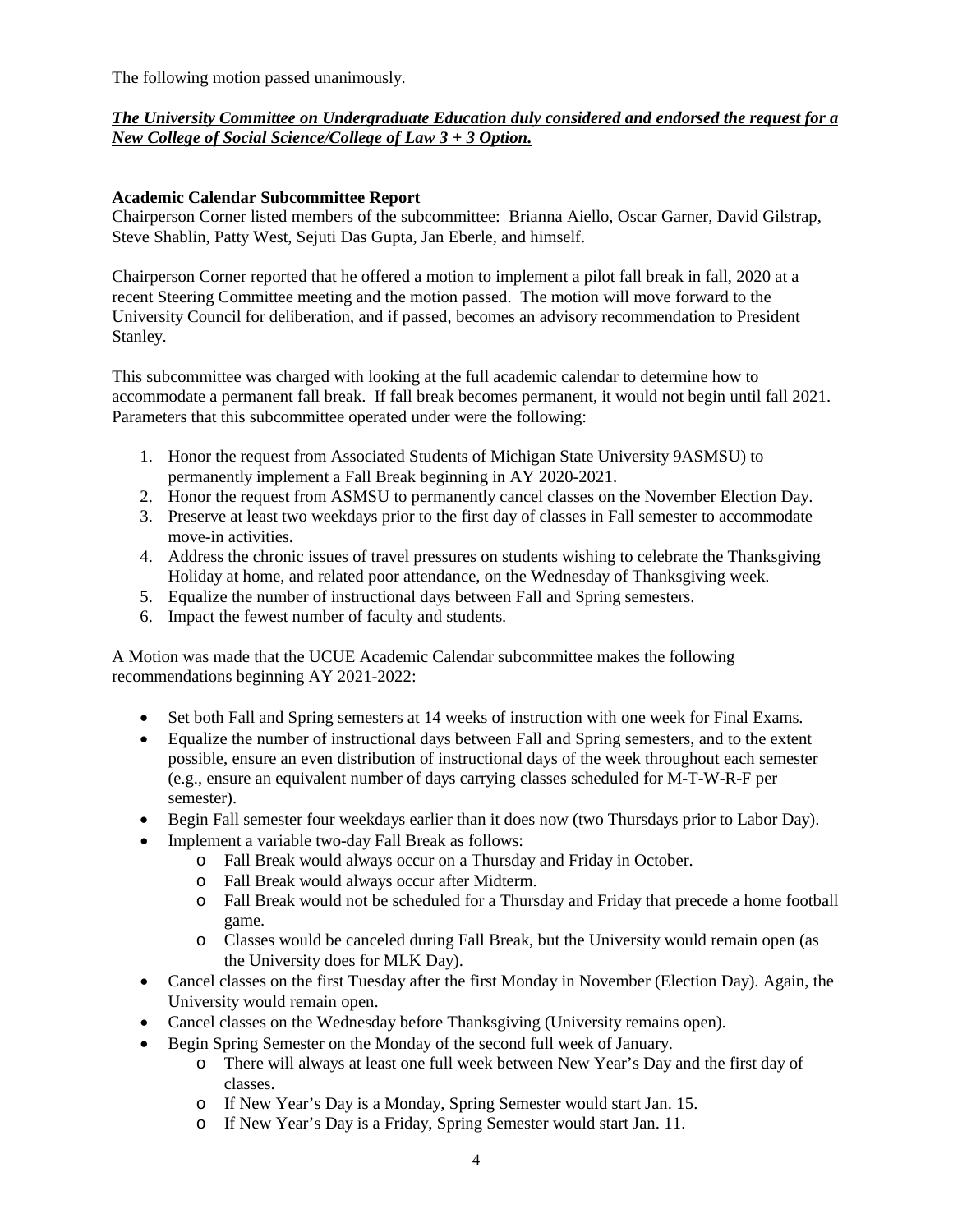- Maintain Spring Break as a full week with no classes.
- Preserve the number of instructional days before Spring Break by scheduling it for one week later than we do now.
- Observe a Monday schedule on the final Friday of Spring Semester, such that there are 14 occurrences of classes that meet Monday.
- If the pattern of holidays forces modification of the calendar, the subcommittee recommends that such modifications be imposed on Summer Semester.

The subcommittee discussed and decided not to recommend any of the following.

- The subcommittee is not recommending that Spring Break be moved to coincide with local K-12 spring breaks. Consensus is that is too late to be an effective rest period, and it would be too difficult to coordinate the break since K-12 spring breaks vary by county.
- The subcommittee is not specifically recommending the creation of a "J-term," although the subcommittee encourages further discussion of that possibility. The additional week between Fall and Spring semesters would create enough time to offer short-stay Education Abroad or "study away" programs, short duration field research experiences, and even short-semester classes.
- The subcommittee is not recommending the implementation of a "President's Day Break" in Spring Semester.
- The subcommittee is not recommending the addition of "Reading Days" to either Fall or Spring semesters.

Discussion items included: ending dates for fall and spring semester, how this might affect faculty on a 12 month contract, how this might affect international student orientation, encouraging students to attend class during a half week, scheduling a fall break on a weekend of a home football game, and one full summer semester vs. two half summer semesters. A motion to modify bullet point #4, sub bullet point #3 did not pass.

A vote was taken for those in favor of the proposal as presented above. In favor: 19; opposed: 1. The original proposal will be presented to the Steering Committee in March.

## **SIRS Subcommittee Report**

Members include David Gilstrap, Gina Leinninger, Antoinette Tessmer, and Alexandra Allweiss. Dr. Tessmer reported that the committee has had two meetings to determine the scope of their responsibilities. The committee is focusing on testing and funding platforms that would replace the current SIRS system.

#### **Missed Exams for Students Away on University Business Subcommittee Report**

Chairperson Corner reported on a motion that the Steering Committee assigned to a joint subcommittee of the University Council on Faculty Affairs (UCFA) and UCUE, with UCUE being the lead. UCUE representatives to this subcommittee consists of Matt Zierler, Jan Eberle, and Brianna Aiello. Once reviewed, this is returned to UCFA for consideration, then forwarded to the Steering Committee.

Chairperson Corner provided background stating that athletes as a group feel disadvantaged by certain class policies. For example, policies that allow the drop of a certain test or assignment, and when forced to miss a day when that test or assignment is due or takes place, instructors insist that that be the one test or assignment that they drop, even though it is an excused absence. Theoretically, these students should have the same opportunity as any other student to pick from all of the assignments when they pick which one they would like to drop.

The joint UCUE-UCFA subcommittee moves that the following statement be added as a second paragraph Under **V. INSTRUCTION** *(Cont.)***, CLASS ATTENDANCE in the** section on **Faculty Relationships with Student Athletes in the** MSU Faculty Handbook [\(https://hr.msu.edu/policies.../faculty.../student\\_athlete\\_relationships.html\)](https://hr.msu.edu/policies.../faculty.../student_athlete_relationships.html):